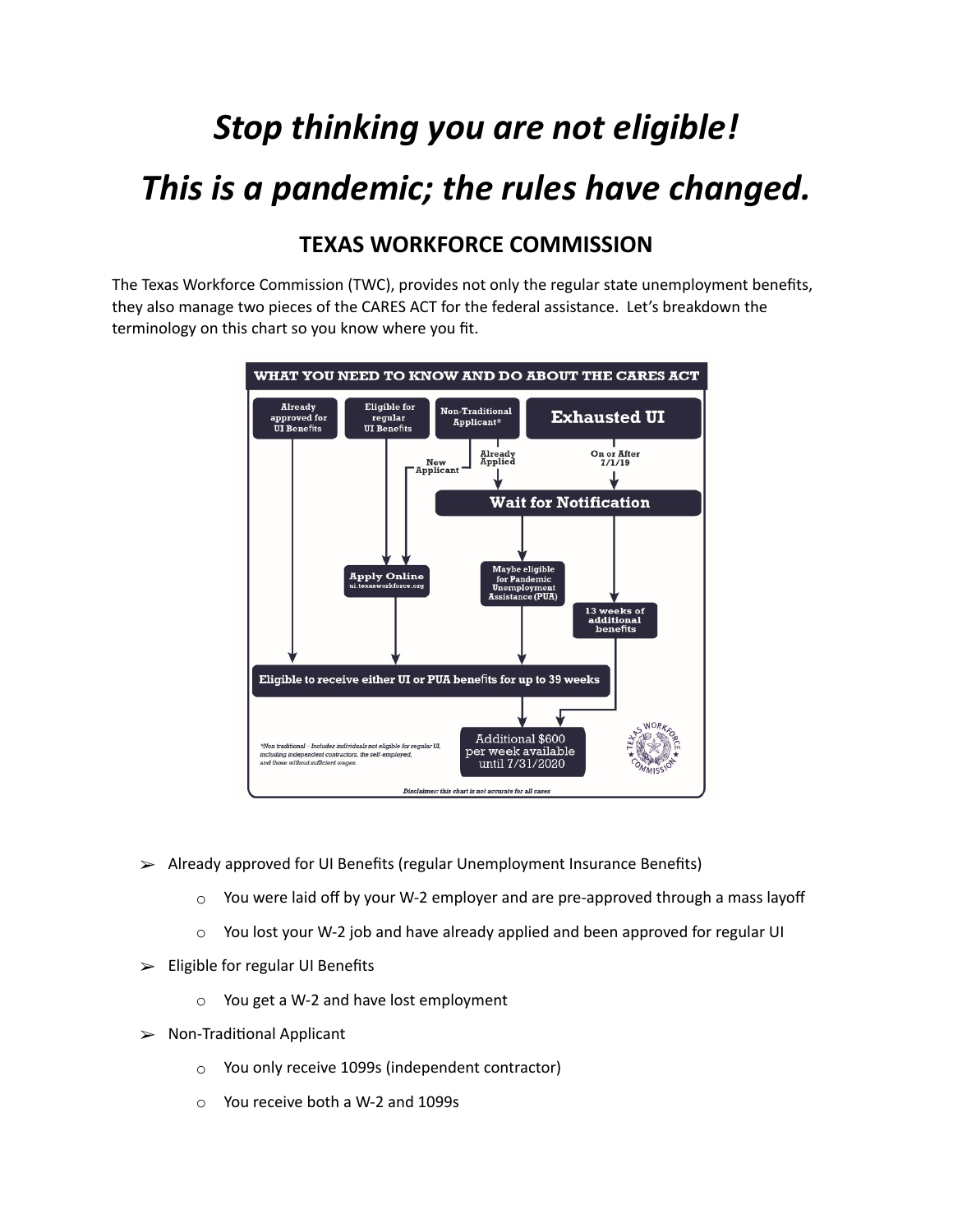o You have your own business and draw on the profits to pay yourself (not salaried)

*VERBALLY WALK THROUGH EXAMPLES IN THE CHART*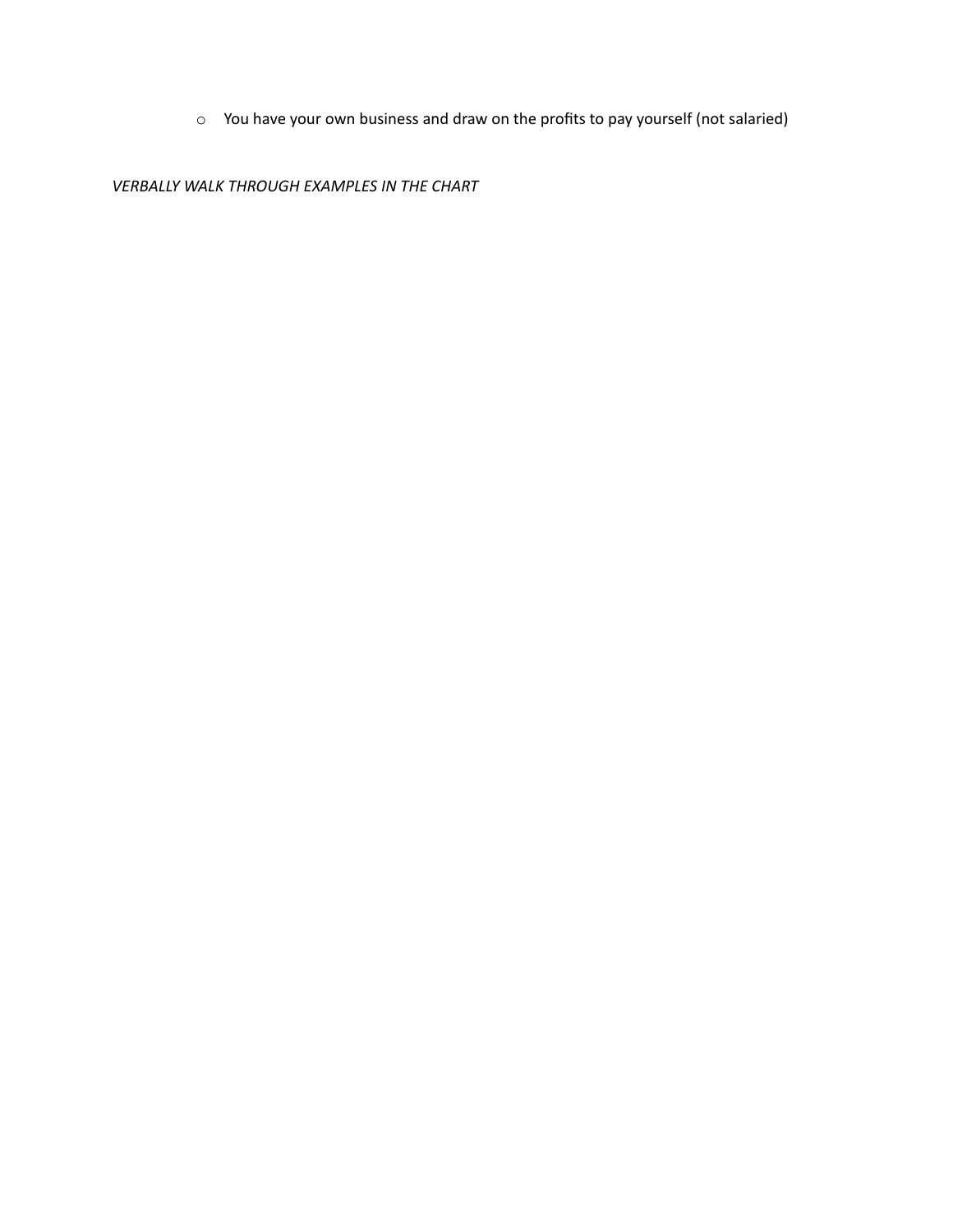## TIPS ON APPLYING THROUGH TWC:

Read through this document: https://www.twc.texas.gov/news/frequently-asked-questions-about[unemployment-insurance-benefits-related-covid-19](https://www.twc.texas.gov/news/frequently-asked-questions-about-unemployment-insurance-benefits-related-covid-19) 

It may leave you with more questions than answers in some cases but don't worry, the flow chart tells you what to do, which is mostly WAIT. Fortunately, it is not an exceptionally long wait in most cases.

Make sure you are on this webpage when you apply: https://apps.twc.state.tx.us/UBS/security/logon.do

If you have ever applied before you will already have an account. Try not to lock yourself out trying passwords, this could cause delays.

But unless your need is very urgent don't worry, your benefits WILL go back to the date your employment ceased (varies by case).

If you happen to have an account as an EMPLOYER – where you file and pay your State Unemployment Tax – DO NOT USE THE SAME EMAIL to create your account as a worker. This can cause more difficulties and delays, it's a know bug in their system.

The best way to resolve login issues is to email. It may take a while for them to respond but they will.

The phone number is constantly busy, they really want you to take care of things through the application process. If it makes you feel better to call, make sure you are calling on the right day, based on your area code, found at the bottom of the FAQ doc above.

Once you are logged in try using the AI Chat Bot if you have questions, apparently it's been helpful.

During some of the process you may be asked questions that seem irrelevant since it is geared toward regular unemployment. Ignore that, answer as best you can. For example, NOBODY is required to do job searches right now, but you will still be asked about it.

Check your Correspondence Page often, you will probably NOT get notified of communications, but they will appear here.

You must request your payment every two weeks and can only do it on certain days of the week.

All this taking too long and you are running out of options? Claimants who are in a hardship situation should contact 2-1-1 for additional resources such as help with utilities, rent, food, transportation, childcare, child support, finding work, education or training, and other benefits.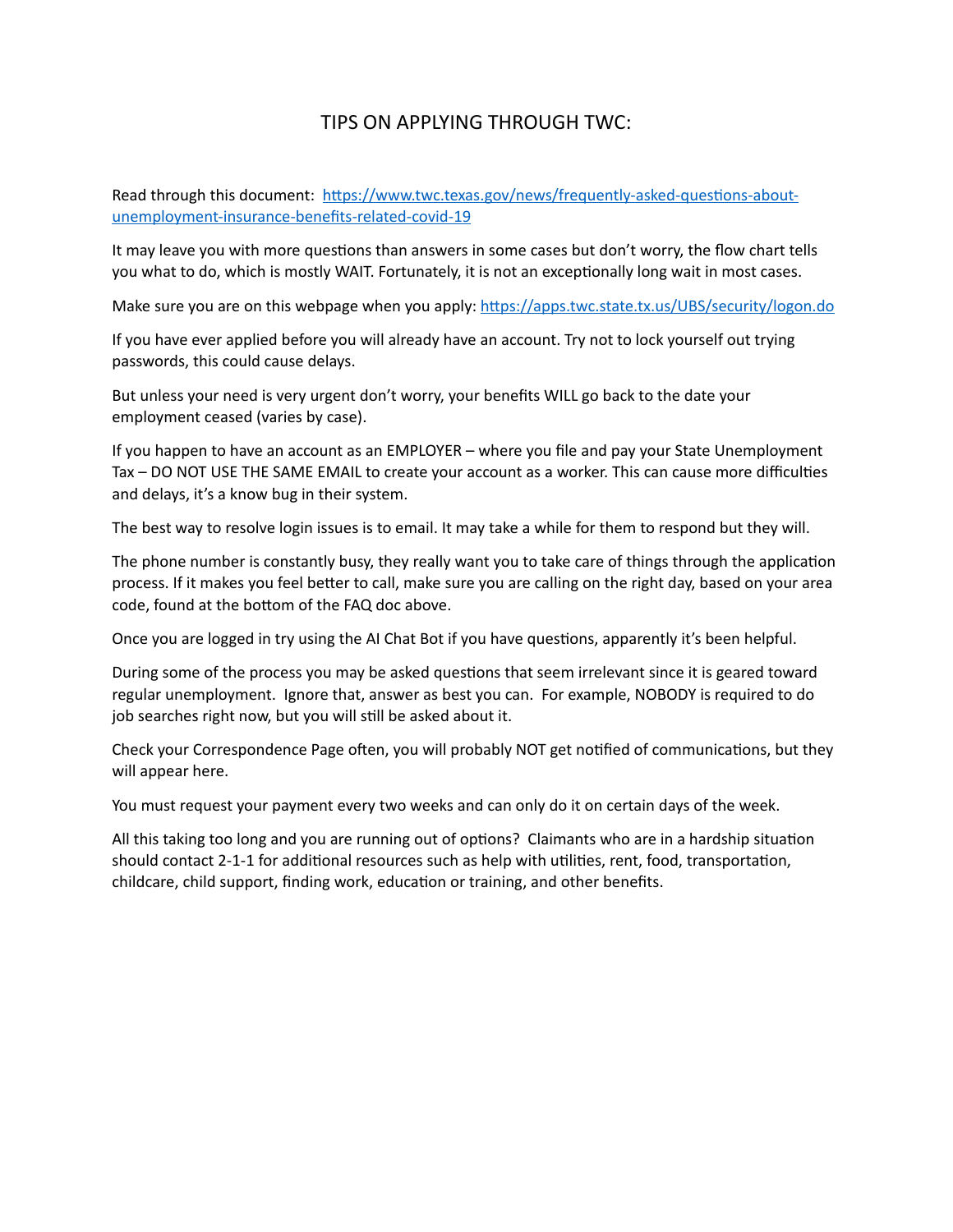## **FEDERAL PAYCHECK PROTECTION PROGRAM (PPP) and ECONOMIC INJURY DISASTER LOAN**

So, are you eligible for these loans? Let's find out. This tool by Intuit is easy to use and understand:

https://aidassist.intuit.com/app/home?cid=psoc\_fb-ig\_click\_us\_iaa-fy20\_en\_qb-federalrelief\_vid\_intuit[brand#/home](https://aidassist.intuit.com/app/home?cid=psoc_fb-ig_click_us_iaa-fy20_en_qb-federalrelief_vid_intuit-brand#/home)

| <b>FAQ</b><br><b>INTUIT</b> . Aid Assist                                                                                                                                  |
|---------------------------------------------------------------------------------------------------------------------------------------------------------------------------|
| Do you have an existing loan or application in progress for either the<br>Paycheck Protection Program (PPP) and/or the COVID-19 Economic Injury<br>Disaster Loan (EIDL)?  |
| If you have an existing COVID-19 EIDL or have an application in progress, you are not eligible for another COVID-19 EIDL.                                                 |
| If you have an existing PPP loan or have an application in progress, you are not eligible for another PPP loan.                                                           |
| If you have an <b>outstanding COVID-19 EIDL amount due</b> , you will not be eligible for a second COVID-19 EIDL, and must roll it<br>over into a PPP if you receive one. |
| Refer to FAQ for more details                                                                                                                                             |
| I have not applied to either program                                                                                                                                      |
| have applied for (or have an existing) PPP loan                                                                                                                           |
| I have applied for (or have an existing) COVID-19 EIDL                                                                                                                    |
| have applied to both PPP and COVID-19 EIDL                                                                                                                                |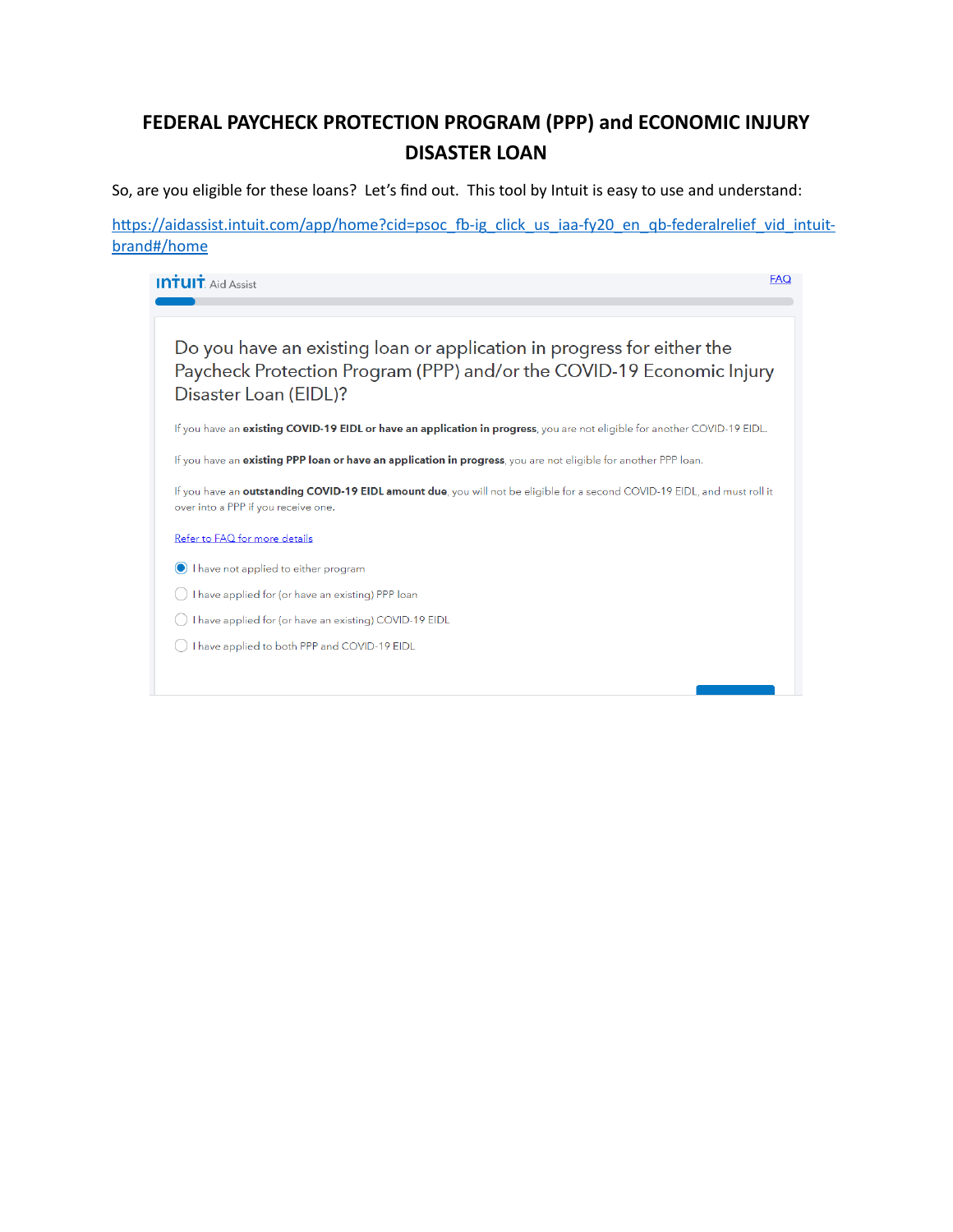**INTUIT** Aid Assist

| Jan 31 and Feb 15, 2020 are important dates for these programs. On<br>those dates, was your business in operation?                                                                                                                                                                                                                                   |
|------------------------------------------------------------------------------------------------------------------------------------------------------------------------------------------------------------------------------------------------------------------------------------------------------------------------------------------------------|
| We're not talking about a day of the week--we know some businesses close on Fridays and Saturdays. It's also OK if you closed<br>the office or place of business to customers due to government mandated shutdowns, or if you had no sales. As long as you<br>did not permanently shut down your business completely, the business was in operation. |
| Jan 31, 2020                                                                                                                                                                                                                                                                                                                                         |
| Feb 15, 2020                                                                                                                                                                                                                                                                                                                                         |
| Both Jan 31, 2020 and Feb 15, 2020                                                                                                                                                                                                                                                                                                                   |
| None of the above                                                                                                                                                                                                                                                                                                                                    |
|                                                                                                                                                                                                                                                                                                                                                      |
| <b>Back</b><br><b>Next</b>                                                                                                                                                                                                                                                                                                                           |
| By selecting "Next", you agree with our Intuit Aid Assist Terms of Service and have read and acknowledged our Privacy Statement.                                                                                                                                                                                                                     |
|                                                                                                                                                                                                                                                                                                                                                      |

 $EAO$ 

| <b>INTUIT</b> . Aid Assist                                                                                    | <b>FAQ</b> |
|---------------------------------------------------------------------------------------------------------------|------------|
|                                                                                                               |            |
| What type of business do you own?                                                                             |            |
| Refer to our FAQ for more details about Small Business Definition                                             |            |
| Self-employed or independent contractor, no employees                                                         |            |
| Small business with employees                                                                                 |            |
| Non-profits under 501(c)(3), or veteran-owned under 501(c)(19), or tribal business under 657a(b)(2)(C) of SBA |            |
| Non-profits under 501(d) or (e) and 510(c), (d) or (e)                                                        |            |
| Cooperative                                                                                                   |            |
| Employee-owned (ESOP)                                                                                         |            |
| None of the above                                                                                             |            |
|                                                                                                               |            |
| <b>Back</b><br><b>Next</b>                                                                                    |            |

Depending on your answers you could be eligible for either of these loans.

The EIDL is through the SBA. As I type this, the SBA is not accepting EIDL loan applications since there is a "Lapse in Appropriations". Many expect that to be resolved, with more funds being made available soon. The EIDL is through the SBA, keep checking here if you think you want to apply for it: https:// [www.sba.gov/disaster-assistance/coronavirus-covid-19#/](https://www.sba.gov/disaster-assistance/coronavirus-covid-19#/)